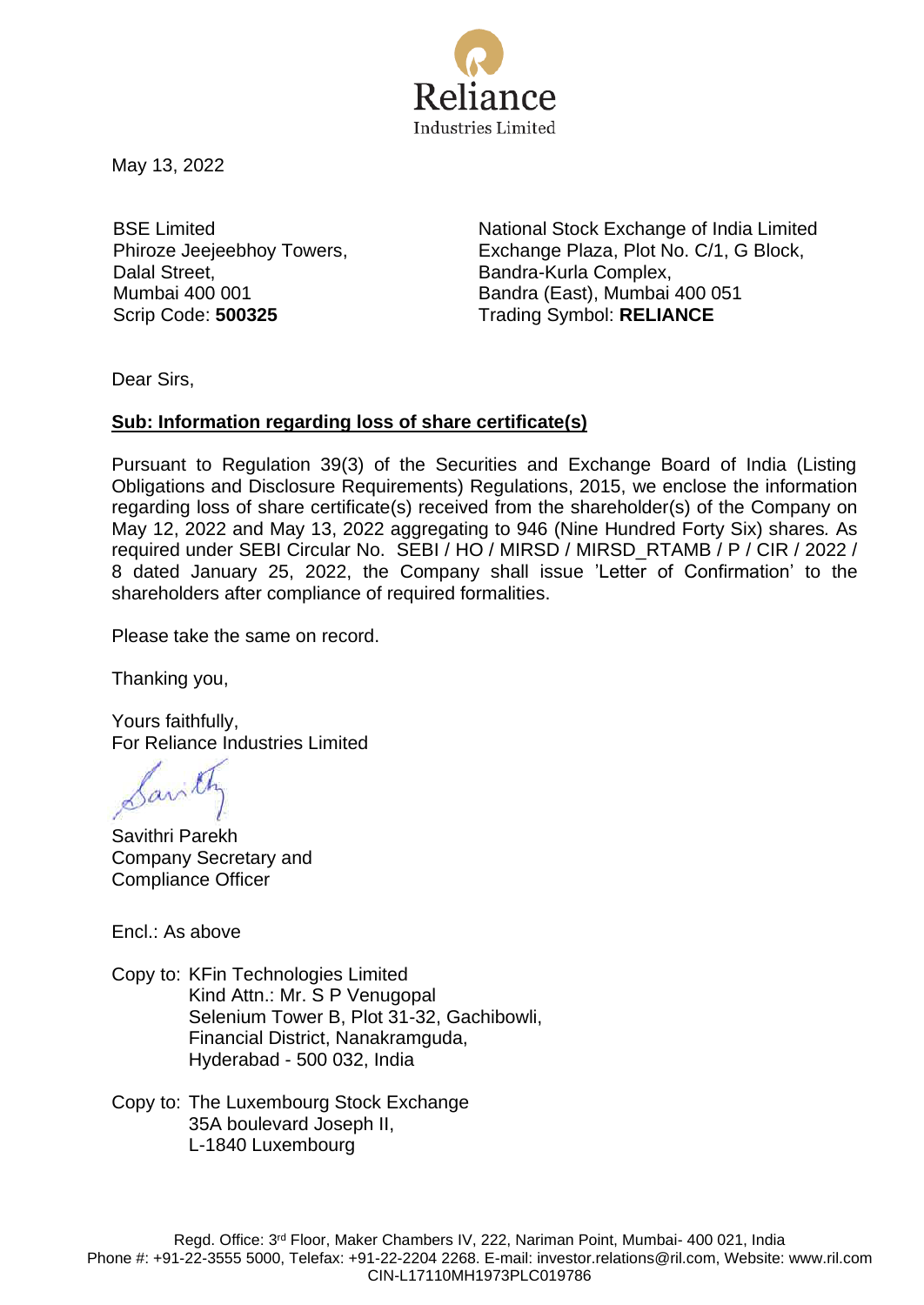## **Annexure to our letter dated May 13, 2022 for loss of share certificate(s) RELIANCE INDUSTRIES LIMITED Details of Share certificate(s) lost - May 12, 2022**

| Sr.                     | Folio No.              | Name                                  | Jt. Name -1                        | No. of I      | Certificate | Distinctive No.(s) |            |
|-------------------------|------------------------|---------------------------------------|------------------------------------|---------------|-------------|--------------------|------------|
| No.                     |                        |                                       |                                    | <b>Shares</b> | No.(s)      | From               | <b>To</b>  |
| 1                       |                        | 819182 CHAMPA MANSUKHANI              | SHEILA MANSUKHANI                  | 12            | 211220      | 12249949           | 12249960   |
| $\overline{\mathbf{c}}$ |                        | 819182 CHAMPA MANSUKHANI              | <b>SHEILA MANSUKHANI</b>           | 10            | 10417707    | 186630727          | 186630736  |
| $\overline{\mathbf{3}}$ |                        | 819182 CHAMPA MANSUKHANI              | SHEILA MANSUKHANI                  | 22            | 62423717    | 2204255694         | 2204255715 |
| 4                       |                        | 825662 CHANDRA KUMARI PAUL            |                                    | 50            | 53770400    | 1260043885         | 1260043934 |
| 5                       |                        | 825662 CHANDRA KUMARI PAUL            |                                    | 5             | 53770401    | 1260043935         | 1260043939 |
| 6                       |                        | 825662 CHANDRA KUMARI PAUL            |                                    | 40            | 53770402    | 1260043940         | 1260043979 |
| $\overline{7}$          |                        | 1824767 S GANESAN                     |                                    | 24            | 66623797    | 6870297485         | 6870297508 |
| 8                       |                        | 29895015 PRAVIN CHANDRA JAIN          | <b>SHANTI DEVI JAIN</b>            | 13            | 53235830    | 1246491488         | 1246491500 |
| 9                       |                        | 29895015 PRAVIN CHANDRA JAIN          | <b>SHANTI DEVI JAIN</b>            | 24            | 53235831    | 1246491501         | 1246491524 |
| 10                      |                        | 35708847 GANESAN IYER                 |                                    | 18            | 66624114    | 6870347968         | 6870347985 |
| 11                      |                        | 37863882 ARVIND BHUKHANDAS KAPADIA    | <b>GEETABEN ARVIND KAPADIA</b>     | 50            | 53672927    | 1257264732         | 1257264781 |
| 12                      |                        | 46104285 PV SHPARAJ                   | <b>MANOHAR CHAND</b>               | 50            | 51144344    | 1171988028         | 1171988077 |
| 13                      |                        | 46104285 PV SHPARAJ                   | <b>MANOHAR CHAND</b>               | 50            | 62544141    | 2213854841         | 2213854890 |
| 14                      |                        | 53107818 GURJIT SINGH NARULA          |                                    | 20            | 11403734    | 205396394          | 205396413  |
| 15                      |                        | 53107818 GURJIT SINGH NARULA          |                                    | 20            | 66705240    | 6879880514         | 6879880533 |
| 16                      |                        | 53755585 HARSIDABEN NAVINCHANDRA NAIK |                                    | 76            | 66566175    | 6865822380         | 6865822455 |
| 17                      |                        | 55683298 PRAVIN CHANDRA JAIN          | <b>KUMUD RANI JAIN</b>             | 20            | 50842302    | 1163799444         | 1163799463 |
| 18                      |                        | 55683298 PRAVIN CHANDRA JAIN          | <b>KUMUD RANI JAIN</b>             | 20            | 61869654    | 2180795496         | 2180795515 |
| 19                      |                        | 61016651 N K DHARMARAJAN              | KRISHNAN DHARMARAJAN               | 10            | 13963251    | 330177275          | 330177284  |
| 20                      |                        | 61016651 N K DHARMARAJAN              | KRISHNAN DHARMARAJAN               | 1             | 13963252    | 330177285          | 330177285  |
| 21                      |                        | 100068641 VAIBHAV UTTAMRAO JOSHI      | ARYA VAIBHAV JOSHI                 | 36            | 62468559    | 2208289580         | 2208289615 |
| 22                      |                        | 102692104 RAMKARAN                    |                                    | 18            | 58019124    | 1609280988         | 1609281005 |
| 23                      |                        | 102692104 RAMKARAN                    |                                    | 18            | 61888245    | 2181049610         | 2181049627 |
|                         |                        | 24 102692104 RAMKARAN                 |                                    | 36            | 66496323    | 6860807821         | 6860807856 |
|                         |                        | 25 114281711 PRADIP CHAUDHARI         | SHARADA PRADIP CHAUDHARI           | 45            | 57980182    | 1608200409         | 1608200453 |
|                         |                        | 26 114281711 PRADIP CHAUDHARI         | SHARADA PRADIP CHAUDHARI           | 45            | 62483895    | 2209451719         | 2209451763 |
|                         | 27 114906576 C A LASAR |                                       |                                    | 36            | 66693379    | 6878746930         | 6878746965 |
|                         |                        | 28 128286023 GULHAM MOHAMED NAZE      | <b>FAHIDA GGULHAM MOHAMED NAZE</b> | 9             | 62057994    | 2182946645         | 2182946653 |
|                         |                        | 29 128286023 GULHAM MOHAMED NAZE      | <b>FAHIDA GGULHAM MOHAMED NAZE</b> | 9             | 66716229    | 6880918986         | 6880918994 |
|                         | <b>TOTAL</b>           |                                       |                                    |               |             |                    |            |